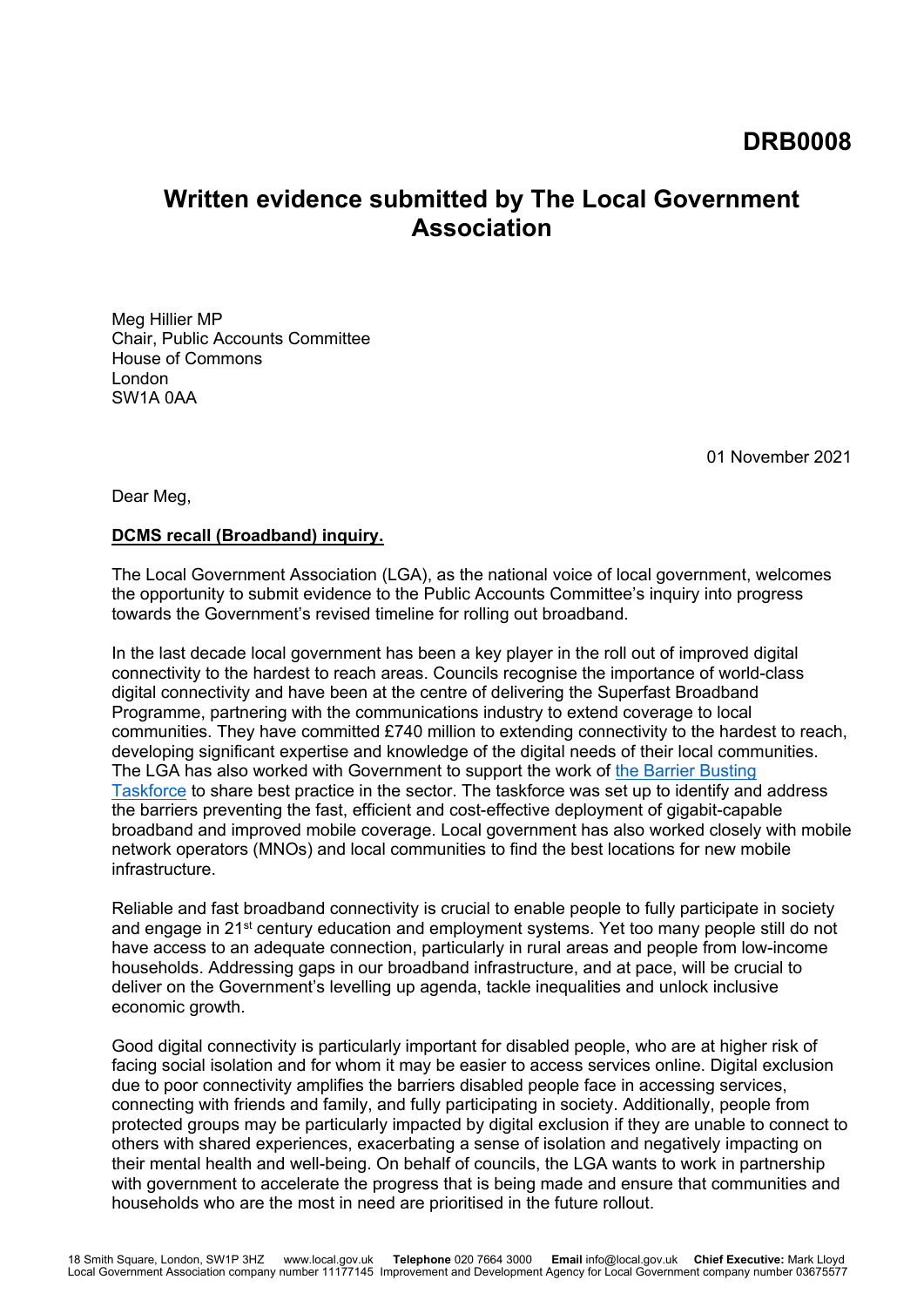## *The COVID-19 crisis*

The COVID-19 crisis has reinforced that broadband is essential infrastructure. We live in an increasingly digital world, with banking, democratic functions, job applications, benefits and other public services increasingly being moved online. During the pandemic, access to effective broadband services and mobile internet became even more essential to facilitate working and learning from home, and allowed council's to continue to meet virtually to continue their democratic and day to day activities.

As the UK entered lockdown in 2020, councils quickly mobilised to provide pupils with devices and internet connections to allow them to continue their education, and worked in partnership with their local Voluntary Community and Social Enterprise sectors to help people without digital access stay connected. The Government also delivered over a million laptops and tablets, and thousands of families have received additional data from mobile operators, following the Department of Education's work to help children without internet access get online.

During the pandemic online [meetings](https://www.local.gov.uk/parliament/briefings-and-responses/lga-response-ministry-housing-communities-and-local-government) [worked](https://www.local.gov.uk/parliament/briefings-and-responses/lga-response-ministry-housing-communities-and-local-government) [effectively](https://www.local.gov.uk/parliament/briefings-and-responses/lga-response-ministry-housing-communities-and-local-government) [for](https://www.local.gov.uk/parliament/briefings-and-responses/lga-response-ministry-housing-communities-and-local-government) [councils,](https://www.local.gov.uk/parliament/briefings-and-responses/lga-response-ministry-housing-communities-and-local-government) with many seeing an increase in public participation and councillor attendance. We are calling for the flexibility to hold online and hybrid meetings to be restored to councils, to maintain these gains in accessibility and secure the future resilience of democratic processes. To support this, it is important that councils in every area are equipped with capable broadband connections, to ensure all areas can benefit equally from the increased democratic accessibility online meetings offer.

# *Unequal broadband coverage*

Despite the progress made during the pandemic, [6](https://www.ofcom.org.uk/about-ofcom/latest/media/media-releases/2021/digital-divide-narrowed-but-around-1.5m-homes-offline) [per](https://www.ofcom.org.uk/about-ofcom/latest/media/media-releases/2021/digital-divide-narrowed-but-around-1.5m-homes-offline) [cent](https://www.ofcom.org.uk/about-ofcom/latest/media/media-releases/2021/digital-divide-narrowed-but-around-1.5m-homes-offline) [of](https://www.ofcom.org.uk/about-ofcom/latest/media/media-releases/2021/digital-divide-narrowed-but-around-1.5m-homes-offline) [all](https://www.ofcom.org.uk/about-ofcom/latest/media/media-releases/2021/digital-divide-narrowed-but-around-1.5m-homes-offline) [five](https://www.ofcom.org.uk/about-ofcom/latest/media/media-releases/2021/digital-divide-narrowed-but-around-1.5m-homes-offline) [to](https://www.ofcom.org.uk/about-ofcom/latest/media/media-releases/2021/digital-divide-narrowed-but-around-1.5m-homes-offline) [15-year-olds](https://www.ofcom.org.uk/about-ofcom/latest/media/media-releases/2021/digital-divide-narrowed-but-around-1.5m-homes-offline) still have no fixed broadband access in their home. Vast regional disparities in our broadband infrastructure also persist. [17](https://www.ofcom.org.uk/research-and-data/multi-sector-research/infrastructure-research/connected-nations-2020/main-report) [per](https://www.ofcom.org.uk/research-and-data/multi-sector-research/infrastructure-research/connected-nations-2020/main-report) [cent](https://www.ofcom.org.uk/research-and-data/multi-sector-research/infrastructure-research/connected-nations-2020/main-report) [of](https://www.ofcom.org.uk/research-and-data/multi-sector-research/infrastructure-research/connected-nations-2020/main-report) [rural](https://www.ofcom.org.uk/research-and-data/multi-sector-research/infrastructure-research/connected-nations-2020/main-report) [residential](https://www.ofcom.org.uk/research-and-data/multi-sector-research/infrastructure-research/connected-nations-2020/main-report) [premises](https://www.ofcom.org.uk/research-and-data/multi-sector-research/infrastructure-research/connected-nations-2020/main-report) [and](https://www.ofcom.org.uk/research-and-data/multi-sector-research/infrastructure-research/connected-nations-2020/main-report) [30](https://www.ofcom.org.uk/research-and-data/multi-sector-research/infrastructure-research/connected-nations-2020/main-report) [per](https://www.ofcom.org.uk/research-and-data/multi-sector-research/infrastructure-research/connected-nations-2020/main-report) [cent](https://www.ofcom.org.uk/research-and-data/multi-sector-research/infrastructure-research/connected-nations-2020/main-report) [of](https://www.ofcom.org.uk/research-and-data/multi-sector-research/infrastructure-research/connected-nations-2020/main-report) [rural](https://www.ofcom.org.uk/research-and-data/multi-sector-research/infrastructure-research/connected-nations-2020/main-report) [commercial](https://www.ofcom.org.uk/research-and-data/multi-sector-research/infrastructure-research/connected-nations-2020/main-report) [premises](https://www.ofcom.org.uk/research-and-data/multi-sector-research/infrastructure-research/connected-nations-2020/main-report) still do not have access to superfast broadband (30 Mbit/s or higher). Since the gigabit rollout was launched in 2014, builds have disproportionately been focussed in urban areas. [Analysis](https://www.countycouncilsnetwork.org.uk/mps-warn-that-counties-could-become-poor-relation-to-cities-in-gigabit-broadband-rollout-with-just-one-in-five-rural-properties-connected-so-far/) [from](https://www.countycouncilsnetwork.org.uk/mps-warn-that-counties-could-become-poor-relation-to-cities-in-gigabit-broadband-rollout-with-just-one-in-five-rural-properties-connected-so-far/) [the](https://www.countycouncilsnetwork.org.uk/mps-warn-that-counties-could-become-poor-relation-to-cities-in-gigabit-broadband-rollout-with-just-one-in-five-rural-properties-connected-so-far/) [County](https://www.countycouncilsnetwork.org.uk/mps-warn-that-counties-could-become-poor-relation-to-cities-in-gigabit-broadband-rollout-with-just-one-in-five-rural-properties-connected-so-far/) [Council's](https://www.countycouncilsnetwork.org.uk/mps-warn-that-counties-could-become-poor-relation-to-cities-in-gigabit-broadband-rollout-with-just-one-in-five-rural-properties-connected-so-far/) [Network](https://www.countycouncilsnetwork.org.uk/mps-warn-that-counties-could-become-poor-relation-to-cities-in-gigabit-broadband-rollout-with-just-one-in-five-rural-properties-connected-so-far/) shows that just 21 per cent of premises in county areas have access to gigabit broadband. By comparison, London now has 70 per cent gigabit coverage, and large towns and cities in the North and the West Midlands, have on average 51 per cent coverage. This needs to change if rural England is expected to seize the benefits of home working and attract high tech, high value businesses.

With the shift to home and hybrid working, residents in these areas continue to face a particular disadvantage in the labour market. Similarly, businesses who are unable to pivot their working models due to poor connectivity are particularly vulnerable to the impacts of public health restrictions and home-working guidance. As we move into recovery, tackling this digital divide will be essential to address social and economic inequalities. We are asking for continued transparency from the Government around contingency measures for those residents who are in hard-to-reach areas to ensure no one is left behind.

#### *Timeline for the broadband rollout*

The Government previously committed to spending £5 billion to roll out gigabit broadband to all premises by 2025, bringing forward the previous target by eight years. This target was subsequently downgraded at the Autumn 2020 Spending Review, and the government now aim to deliver 85 per cent gigabit-capable coverage by 2025. While we recognise that the target to reach all premises with gigabit broadband by 2025 was ambitious, the LGA's member councils, rural councillors and their communities are disappointed by the downgraded target. We will continue to work with the Government to achieve this new target and call for greater clarity and solutions to improve connectivity in very hard to reach areas. Alongside this, we continue to make the case for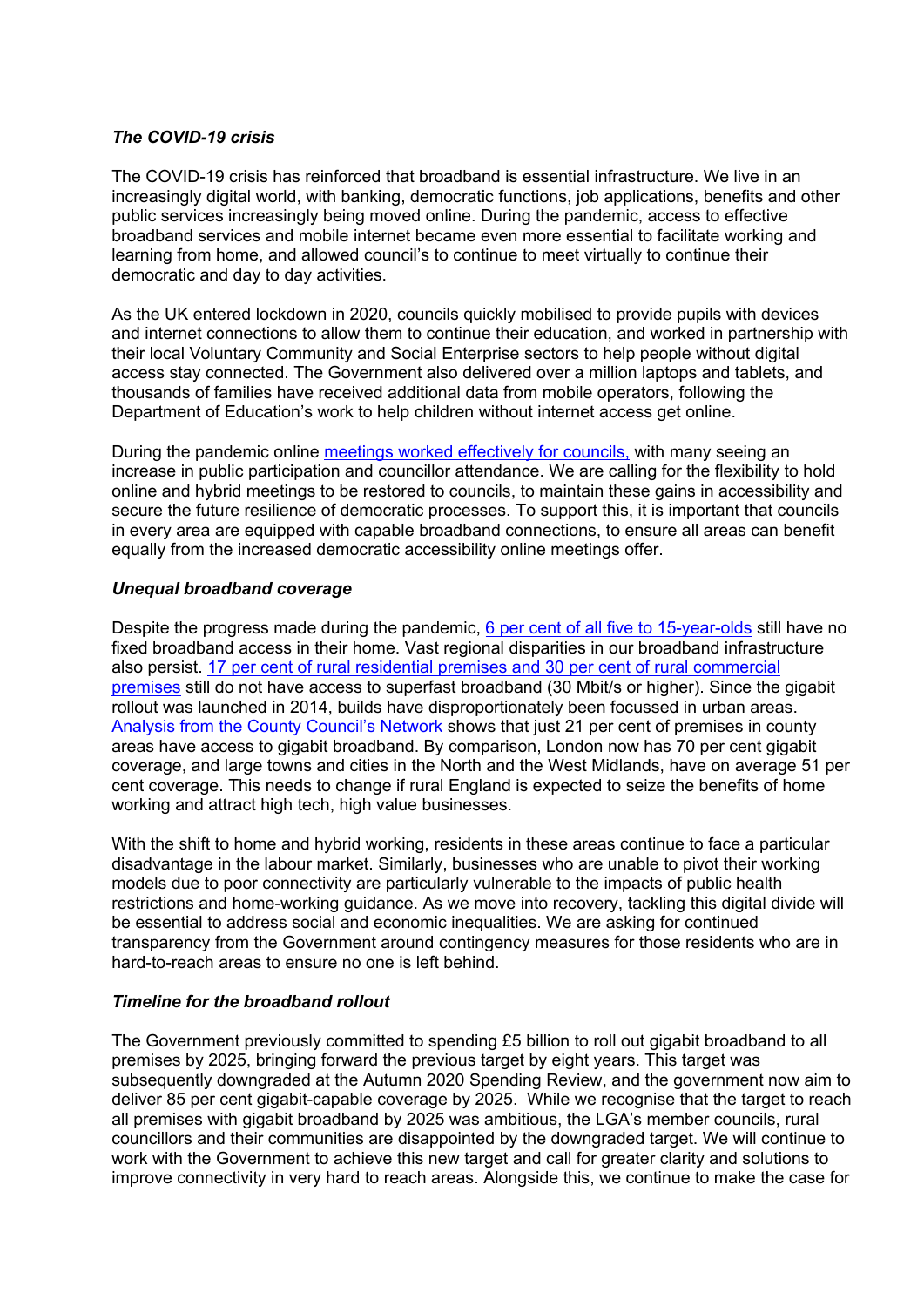additional funding for local government which will enable councils to support with local delivery and to spur on demand.

It is positive that the Chancellor has reconfirmed funding for the £5 billion Gigabit Broadband programme at the recent Budget. However, we continue to be concerned by the Government's intention to manage this programme centrally from Whitehall. We believe that the success of the Superfast Broadband Programme demonstrates how councils' local knowledge and expertise can make all the difference to a well-managed roll out. Councils are well placed to act as a central contact point between government, internet service providers (ISPs) and communities. With the right funding and flexibilities, councils could play a far greater role targeting communities most in need, driving demand stimulation and providing digital upskilling to support the rollout. We remain committed to working with Government to help design an approach to roll out that will benefit from the local expertise of councils.

Due to financial pressures, there is a risk that some councils will be forced to wind down their digital connectivity teams as they prioritise funding for other frontline services, which may undermine the success of the rollout. We are therefore [calling](https://www.local.gov.uk/publications/spending-review-2021-submission) [for](https://www.local.gov.uk/publications/spending-review-2021-submission) [long-term](https://www.local.gov.uk/publications/spending-review-2021-submission) [funding](https://www.local.gov.uk/publications/spending-review-2021-submission) to help councils maintain and resource broadband and highway teams to support future delivery, including:

- A £250 million contingency fund to be created for councils to support the rollout of ultrafast broadband in those areas that fall within the scope of Project Gigabit, but which are lagging behind delivery.
- A review of the cost cap of  $£3,400$  for the Universal Service Obligation which gives households with poor internet access the right to demand affordable connectivity from BT. We are calling on the review to help better understand the extent of premises with costs above the cap and create a mechanism for funding those excess costs identified.
- Councils to be provided with £30 million a year to put in place local digital champions, who would support the coordination of local delivery, and recruit extra capacity within highways and planning teams. This would enable councils to effectively respond to surges in local roll out activity, such as streetworks permit requests or planning applications.

#### *BDUK Gigabit Voucher scheme*

The introduction of the Gigabit Voucher Scheme has allowed local bodies to support very hard to reach premises (VHTRP) and communities in parallel with existing contractual builds delivered by the Department of Digital, Culture, Media and Sport (DCMS) as part of the Gigabit roll out. This was welcomed by local authorities as a positive step to reach those communities with the worst connectivity. The Government's recognition of councils as a key partner in developing and implementing the broadband rollout and Building Digital UK's (BDUK) commitment to work closely with councils was also welcome. However greater investment, access to a sufficient and appropriately qualified workforce and strong partnership working between broadband providers, national and local government, will be required to reach 85 per cent gigabit-capable coverage by 2025 and ensure no areas are left behind.

The recent review of Community-led Internet Service Providers' plans by BDUK, and subsequent announcement to pause the Gigabit Voucher Scheme was a cause for concern. Concessions now have been made to community-led internet service providers whereby DCMS will identify 'Voucher Priority Areas' within the procurement scope of Project Gigabit and keep voucher applications open during the Project Gigabit procurement process. This will enable greater continuity of delivery across Community-led Internet Service Provider's projects. We are pleased a resolution was found but would welcome reassurance that the government will not allow any future delays to the pace of roll out, which will result in communities who have broadband below super-fast speeds being further left behind.

#### *Mobile connectivity 'stop gap'*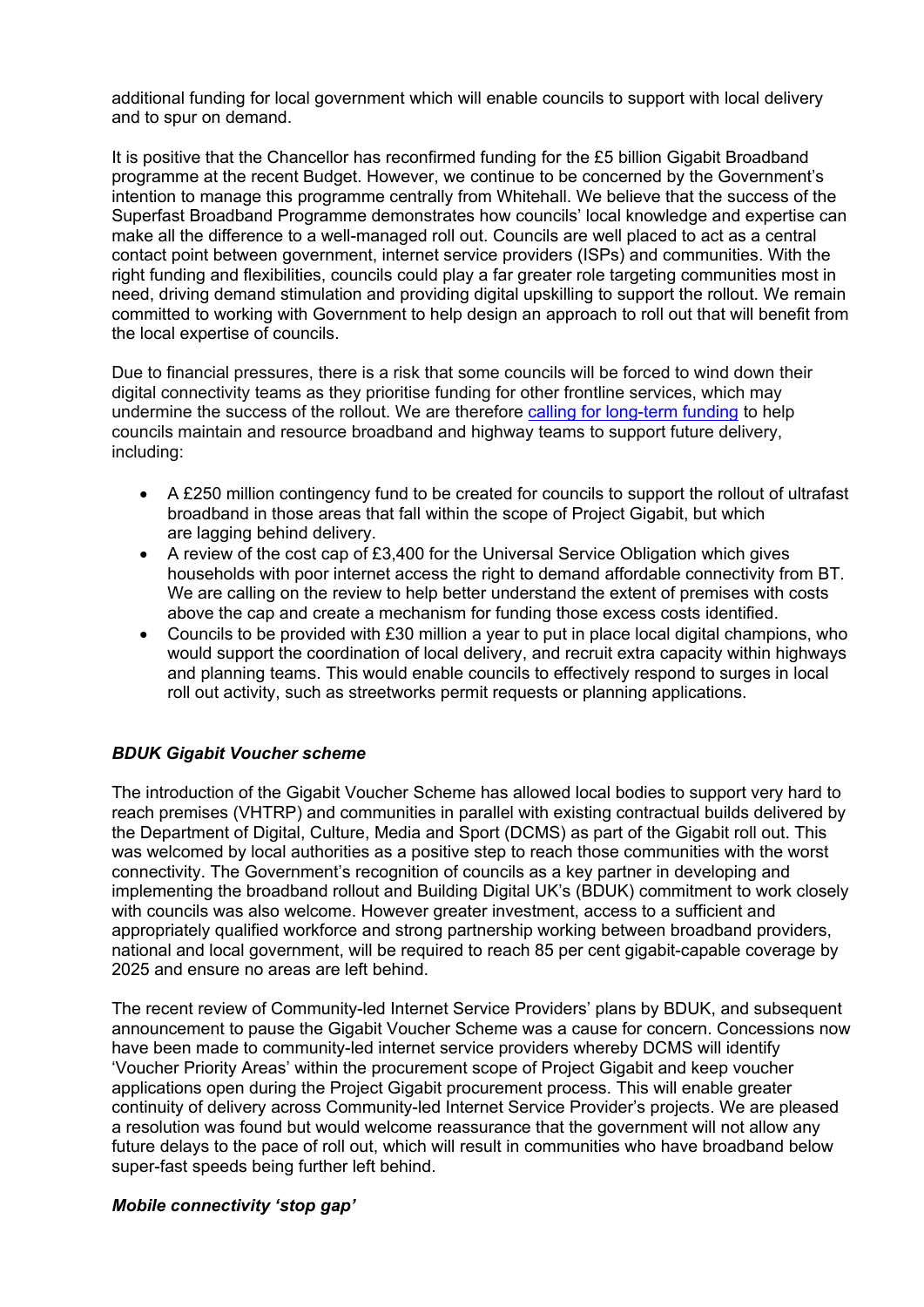The LGA's People and Places Board have consistently campaigned for improved mobile coverage to be extended into rural communities. We welcome the Government's commitment to provide £180 million over the next three years as part of a £500 million investment for the Shared Rural Network, to deliver high-quality 4G mobile coverage to 95 per cent of the UK. It is now vital that mobile network operators and the Government work with local authorities to deliver this ambitious programme and ensure the investment translates into 'real-world' improvements in signal quality and data capacity for communities and businesses.

We have found that there is often a disconnect between the level of coverage mobile network operators claim to provide and the real-life experience of their residents. We are hearing from local authorities that the ongoing cost of data and higher levels of unreliability severely reduce the viability of "stop gap" interim solutions. It is also evident 4G solutions may not always be effective in rural areas due to lack of coverage which further reduces options available to communities.

#### *Driving digital transformation*

To tackle the digital divide and drive a digital revolution in every area there will need to be joinedup support at all levels of government. For too long national government has lacked a strategic and joined-up plan to drive local economies and empower local leaders to take effective action. Instead, national support for local growth has been characterised by a lack of coordination between departments and a complex framework of national funding and support. [Previous](https://www.local.gov.uk/sites/default/files/documents/Is%20the%20grass%20greener%20-%20fragmented%20funding%202016-17.pdf) [LGA](https://www.local.gov.uk/sites/default/files/documents/Is%20the%20grass%20greener%20-%20fragmented%20funding%202016-17.pdf) [research](https://www.local.gov.uk/sites/default/files/documents/Is%20the%20grass%20greener%20-%20fragmented%20funding%202016-17.pdf) found that £23 billion of public money was spent on growth, regeneration and skills, fragmented across 70 different national funding streams and managed by 22 government departments and agencies. More recently, Government's new Plan for Growth has yet to demonstrate how it will connect an ambitious national plan with delivery on the ground.

The scale of the challenge ahead means that a new approach to growth and policy responsibility in England is needed. To deliver on this, there must be greater devolution to councils. Local leaders need the powers and resources to bring government departments and agencies together to deliver locally determined and democratically accountable outcomes. The Levelling Up White Paper should include devolving economic powers to councils. This would mean that local and regional leaders can use their local knowledge and their integration into the community to utilise resources more efficiently and develop partnerships to grow their economies and design services that meet local needs. 

Our publication [Council's](https://www.local.gov.uk/publications/councils-role-supporting-digital-skills-pipeline) [role](https://www.local.gov.uk/publications/councils-role-supporting-digital-skills-pipeline) [in](https://www.local.gov.uk/publications/councils-role-supporting-digital-skills-pipeline) [supporting](https://www.local.gov.uk/publications/councils-role-supporting-digital-skills-pipeline) [the](https://www.local.gov.uk/publications/councils-role-supporting-digital-skills-pipeline) [digital](https://www.local.gov.uk/publications/councils-role-supporting-digital-skills-pipeline) [skills](https://www.local.gov.uk/publications/councils-role-supporting-digital-skills-pipeline) [pipeline](https://www.local.gov.uk/publications/councils-role-supporting-digital-skills-pipeline), identifies that investment in local broadband and digital infrastructure is essential to stimulate local entrepreneurship, build a thriving digital sector stimulate digital skills uptake. For example, three years ago Stoke-on-Trent council bid for and successfully secured £9.2 million funding from the DCMS [Local](https://www.silicon.co.uk/workspace/chancellor-fibre-schemes-spring-statement-229869) [Full](https://www.silicon.co.uk/workspace/chancellor-fibre-schemes-spring-statement-229869) [Fibre](https://www.silicon.co.uk/workspace/chancellor-fibre-schemes-spring-statement-229869) [Network](https://www.silicon.co.uk/workspace/chancellor-fibre-schemes-spring-statement-229869) [fund](https://www.silicon.co.uk/workspace/chancellor-fibre-schemes-spring-statement-229869) to roll out a Gigabit-speed full fibre broadband network, in recognition of the relatively low level of digital connectivity (zero per cent fibre) within the city and the increasing bandwidth requirements of industry and individuals. This was the cornerstone of their vision for the future growth and prosperity of the city, with the potential to provide a £625 million uplift to the local economy over a 15-year period.

At the date of publication, over 113km Gigabit fibre had been rolled-out and connected-up the Ceramic Valley Enterprise Zone on 140-hectares of brownfield sites in the north of the city, attracting over 1000 jobs to the area. Through the implementation of an open access platform, a multitude of internet service providers are able to deliver a varied range of services using this backbone network - making Stoke-on-Trent a true 'Gigabit city'. A prospectus for 'Silicon Stoke' will be released in 2021, inviting ISPs and others to find innovative ways of utilising this new network to provide improvements in areas such as Health and Social Care, Advanced Manufacturing, Smart Energy Systems, Agri-Tech, Media & Entertainment, Critical Communication Systems and more general research and skills development. This underlines the importance of a place-based and integrated approach to economic development, infrastructure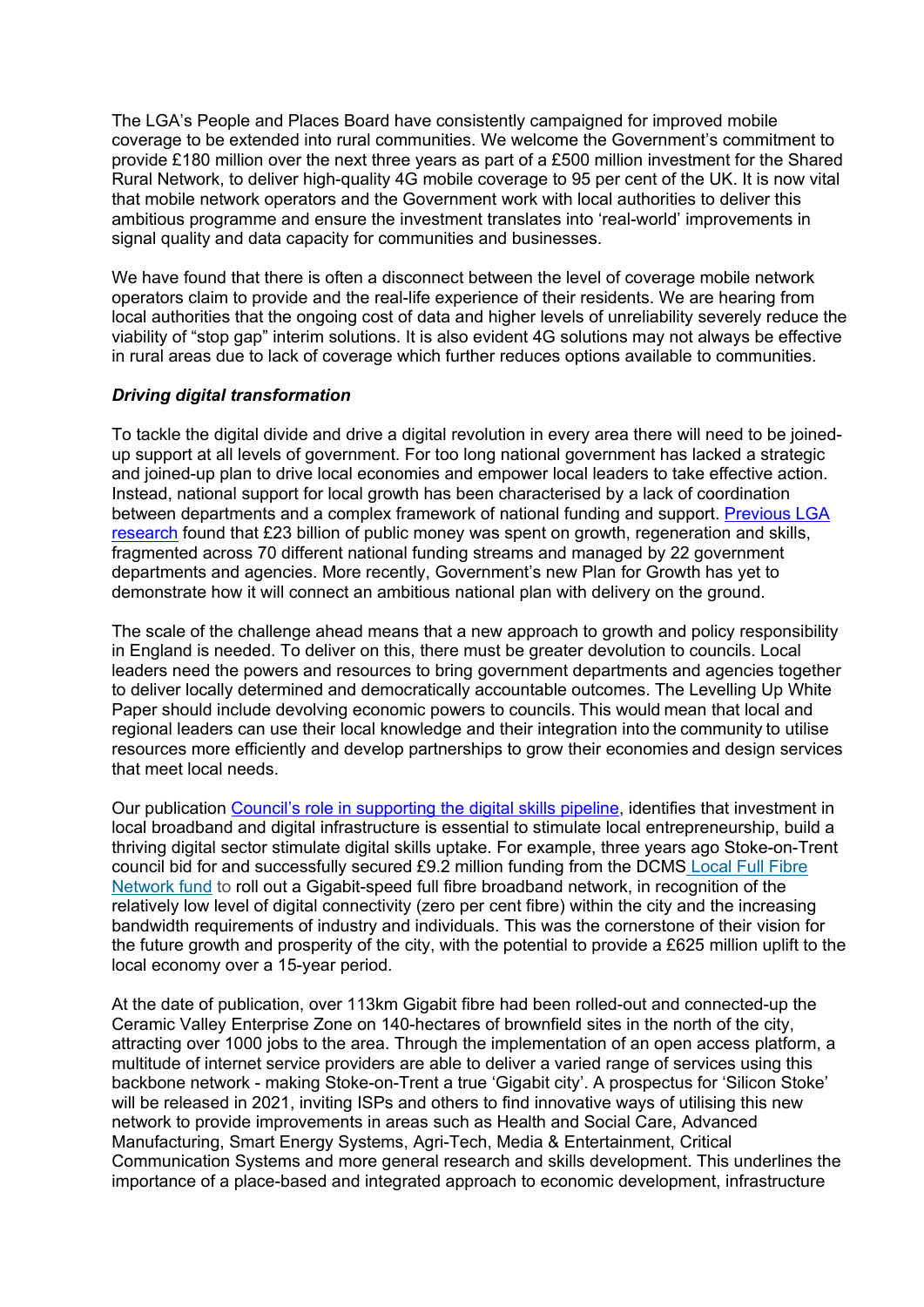investment and skills policy to level up communities, and how, as conveners of place, councils are best placed to deliver this.

## *The digital skills gap*

Alongside the rollout of broadband infrastructure, addressing the digital skills gap will be essential to equip people with the skills they need to reach their potential and ensure everyone in our communities can benefit from the opportunities world-class digital connectivity can bring.

The [Department](https://assets.publishing.service.gov.uk/government/uploads/system/uploads/attachment_data/file/807830/No_Longer_Optional_Employer_Demand_for_Digital_Skills.pdf) [for](https://assets.publishing.service.gov.uk/government/uploads/system/uploads/attachment_data/file/807830/No_Longer_Optional_Employer_Demand_for_Digital_Skills.pdf) [Culture,](https://assets.publishing.service.gov.uk/government/uploads/system/uploads/attachment_data/file/807830/No_Longer_Optional_Employer_Demand_for_Digital_Skills.pdf) [Media](https://assets.publishing.service.gov.uk/government/uploads/system/uploads/attachment_data/file/807830/No_Longer_Optional_Employer_Demand_for_Digital_Skills.pdf) [and](https://assets.publishing.service.gov.uk/government/uploads/system/uploads/attachment_data/file/807830/No_Longer_Optional_Employer_Demand_for_Digital_Skills.pdf) [Sports'](https://assets.publishing.service.gov.uk/government/uploads/system/uploads/attachment_data/file/807830/No_Longer_Optional_Employer_Demand_for_Digital_Skills.pdf) ['No](https://assets.publishing.service.gov.uk/government/uploads/system/uploads/attachment_data/file/807830/No_Longer_Optional_Employer_Demand_for_Digital_Skills.pdf) [Longer](https://assets.publishing.service.gov.uk/government/uploads/system/uploads/attachment_data/file/807830/No_Longer_Optional_Employer_Demand_for_Digital_Skills.pdf) [Optional'](https://assets.publishing.service.gov.uk/government/uploads/system/uploads/attachment_data/file/807830/No_Longer_Optional_Employer_Demand_for_Digital_Skills.pdf) [report](https://assets.publishing.service.gov.uk/government/uploads/system/uploads/attachment_data/file/807830/No_Longer_Optional_Employer_Demand_for_Digital_Skills.pdf) found that digital skills have become near-universal requirements for employment, with digital skills now an essential entry requirement for two-thirds of occupations and these occupations accounting for 82 per cent of online job vacancies. Digital skills are also key to career progression and economic reward - job seekers with digital skills commanding higher salaries, roles requiring digital skills paying 29 per cent more than those roles that do not.

Despite this, [a](https://www.lloydsbank.com/banking-with-us/whats-happening/consumer-digital-index.html) [large](https://www.lloydsbank.com/banking-with-us/whats-happening/consumer-digital-index.html) [proportion](https://www.lloydsbank.com/banking-with-us/whats-happening/consumer-digital-index.html) [of](https://www.lloydsbank.com/banking-with-us/whats-happening/consumer-digital-index.html) [the](https://www.lloydsbank.com/banking-with-us/whats-happening/consumer-digital-index.html) [population](https://www.lloydsbank.com/banking-with-us/whats-happening/consumer-digital-index.html) [continue](https://www.lloydsbank.com/banking-with-us/whats-happening/consumer-digital-index.html) [to](https://www.lloydsbank.com/banking-with-us/whats-happening/consumer-digital-index.html) [lack](https://www.lloydsbank.com/banking-with-us/whats-happening/consumer-digital-index.html) [basic](https://www.lloydsbank.com/banking-with-us/whats-happening/consumer-digital-index.html) [digital](https://www.lloydsbank.com/banking-with-us/whats-happening/consumer-digital-index.html) [skills:](https://www.lloydsbank.com/banking-with-us/whats-happening/consumer-digital-index.html) an estimated 11.7 million (22 per cent) people in the UK are without the digital skills needed for everyday life; 9 million (16 per cent) are unable to use the internet and their device by themselves; and 3.6 million (7 per cent) are almost completely offline. Basic digital literacy skills are needed by every citizen to become 'digitally literate' to participate fully in an increasingly digital society.

#### *A joined-up approach to digital skills and investment*

Councils recognise the importance of building a strong pipeline of digital skills. Digital skills form a key focus of many councils' local and regional skills strategies, and councils are providing a range of programmes that aim to address the skills gap and help their residents to retrain and upskill. However, the landscape for digital skills delivery, much like the broader skills employment system, remains disjointed and is spread across the private and public sector, from schools through to further and higher education. There are a number of national programmes and funding sources open to councils and local stakeholders looking to build digital skills and support their tech sectors, including [digital](https://www.gov.uk/guidance/digital-skills-partnership) [skills](https://www.gov.uk/guidance/digital-skills-partnership) [partnerships](https://www.gov.uk/guidance/digital-skills-partnership) and the Department of Education funded [Digital](https://www.gov.uk/guidance/national-skills-fund#skills-bootcamps) [Skills](https://www.gov.uk/guidance/national-skills-fund#skills-bootcamps) [Bootcamps](https://www.gov.uk/guidance/national-skills-fund#skills-bootcamps) and [Institutes](https://www.gov.uk/government/publications/institutes-of-technology--2/institutes-of-technology-details-of-providers-employers-and-specialisms) [of](https://www.gov.uk/government/publications/institutes-of-technology--2/institutes-of-technology-details-of-providers-employers-and-specialisms) [Technologies](https://www.gov.uk/government/publications/institutes-of-technology--2/institutes-of-technology-details-of-providers-employers-and-specialisms). Councils have worked to leverage national funding, both from digital programmes and wider funding streams such as the Adult Education Budget, to design and commission digital skills programmes that meet local needs. The LGA's recent publication, [Council's](https://www.local.gov.uk/publications/councils-role-supporting-digital-skills-pipeline) [role](https://www.local.gov.uk/publications/councils-role-supporting-digital-skills-pipeline) [in](https://www.local.gov.uk/publications/councils-role-supporting-digital-skills-pipeline) [supporting](https://www.local.gov.uk/publications/councils-role-supporting-digital-skills-pipeline) [the](https://www.local.gov.uk/publications/councils-role-supporting-digital-skills-pipeline) [digital](https://www.local.gov.uk/publications/councils-role-supporting-digital-skills-pipeline) [skills](https://www.local.gov.uk/publications/councils-role-supporting-digital-skills-pipeline) [pipeline,](https://www.local.gov.uk/publications/councils-role-supporting-digital-skills-pipeline) outlines the key role councils play in supporting local skills progression and highlights case-studies of councils' successful interventions to date.

One such is example is Exeter City Council. Research by the council indicated that the tech sector was one of four key economic sectors. The challenges around the growth in jobs requiring high level skills and hard to fill vacancies – both of which have an impact on the tech and digital sectors, were key considerations when the council developed their Skills Strategy. This strategy identified areas of future skills and how these could be delivered, creating a strong local partnership to sense-check and provide expert advice. This strong foundational base of evidence and clear strategy has enabled a variety of organisations in Exeter to work in partnership to build the Exeter Recovery Plan with digital as an overarching ask for the city; build Digital and Data Pathways through schools and colleges; deliver the Exeter Science Park; drive forward the South West Institute of Technology and build out the apprenticeship offer and focus on data and digital at Exeter College.

Councils want to go much further in supporting their communities' digital needs. With the right funding, flexibilities and national support, councils could do much more to align broadband infrastructure investment with local economic development strategies and skills policy to level up in every community. Greater co-ordination of national skills policy and digital skills policy is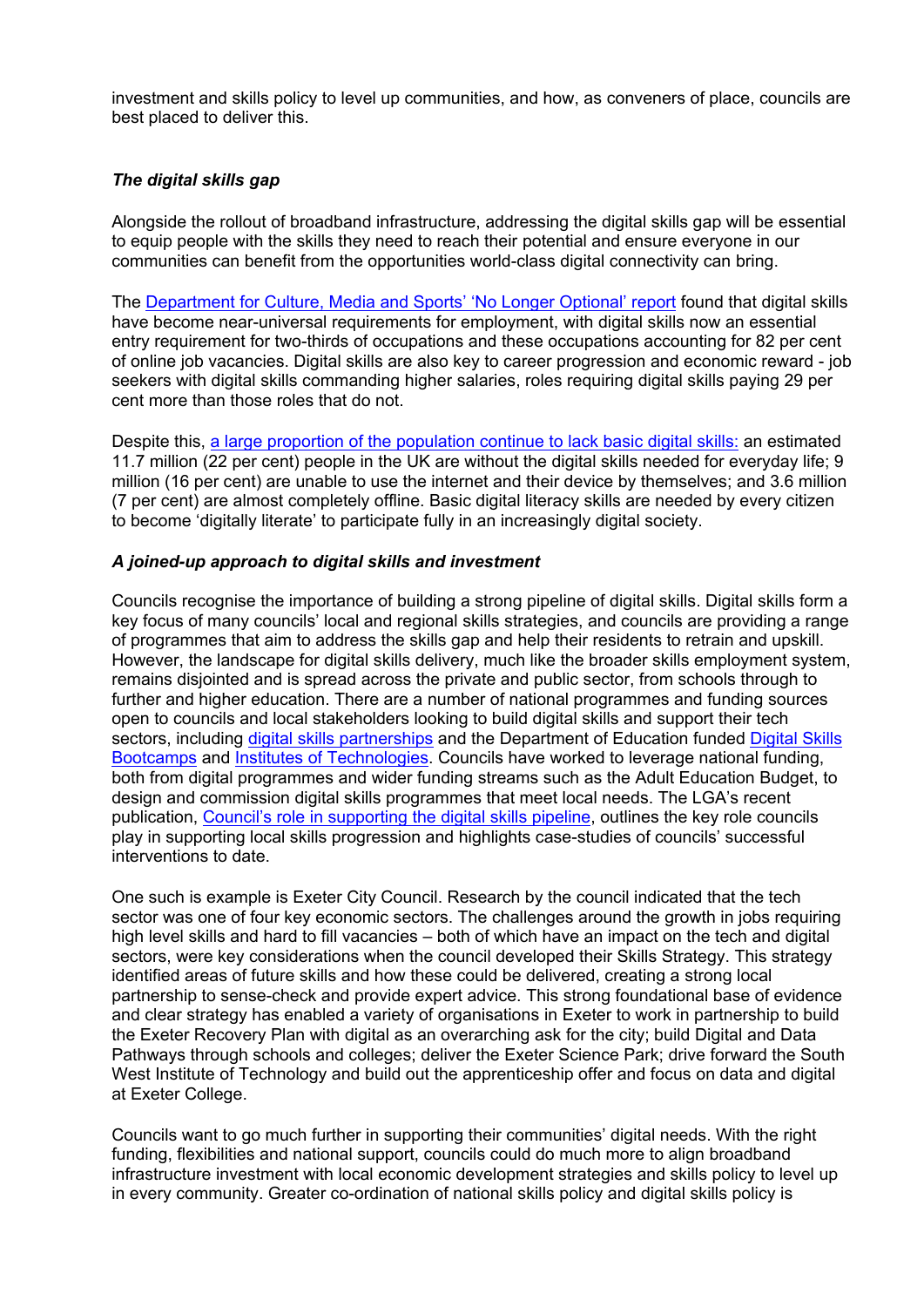critically needed. We support calls for a new lifelong learning strategy that supports learners of all ages, abilities and backgrounds to lead more independent lives and progress in employment. Such a strategy should provide strategic direction, join up funding and delivery across Whitehall Departments, and with local and combined authorities, and contain a key focus on digital skills.

As we move forward, government should empower councils to work innovatively with their communities, government and its agencies to design a locally determine[d](https://www.local.gov.uk/topics/employment-and-skills/work-local) skills and employment offer that is targeted to the needs of their residents and economies. [Work](https://www.local.gov.uk/topics/employment-and-skills/work-local) [Local](https://www.local.gov.uk/topics/employment-and-skills/work-local) is the LGA's framework for making this happen, which would deliver significant social and fiscal benefits. We are calling on the Government to back and fund Work Local pilots.

Thank you for the opportunity to provide feedback on behalf of councils on the rollout of broadband and how councils and national government can work together to improve digital inclusion, and in doing so address inequalities and level-up the country. I hope the information we have outlined above is helpful for your inquiry. If we can be of further assistance, please do not hesitate to get in touch [\(megan.edwards@local.gov.uk\)](mailto:megan.edwards@local.gov.uk).

Yours sincerely,

Cllr Mark Hawthorne LGA Digital Connectivity Champion

**November 2021**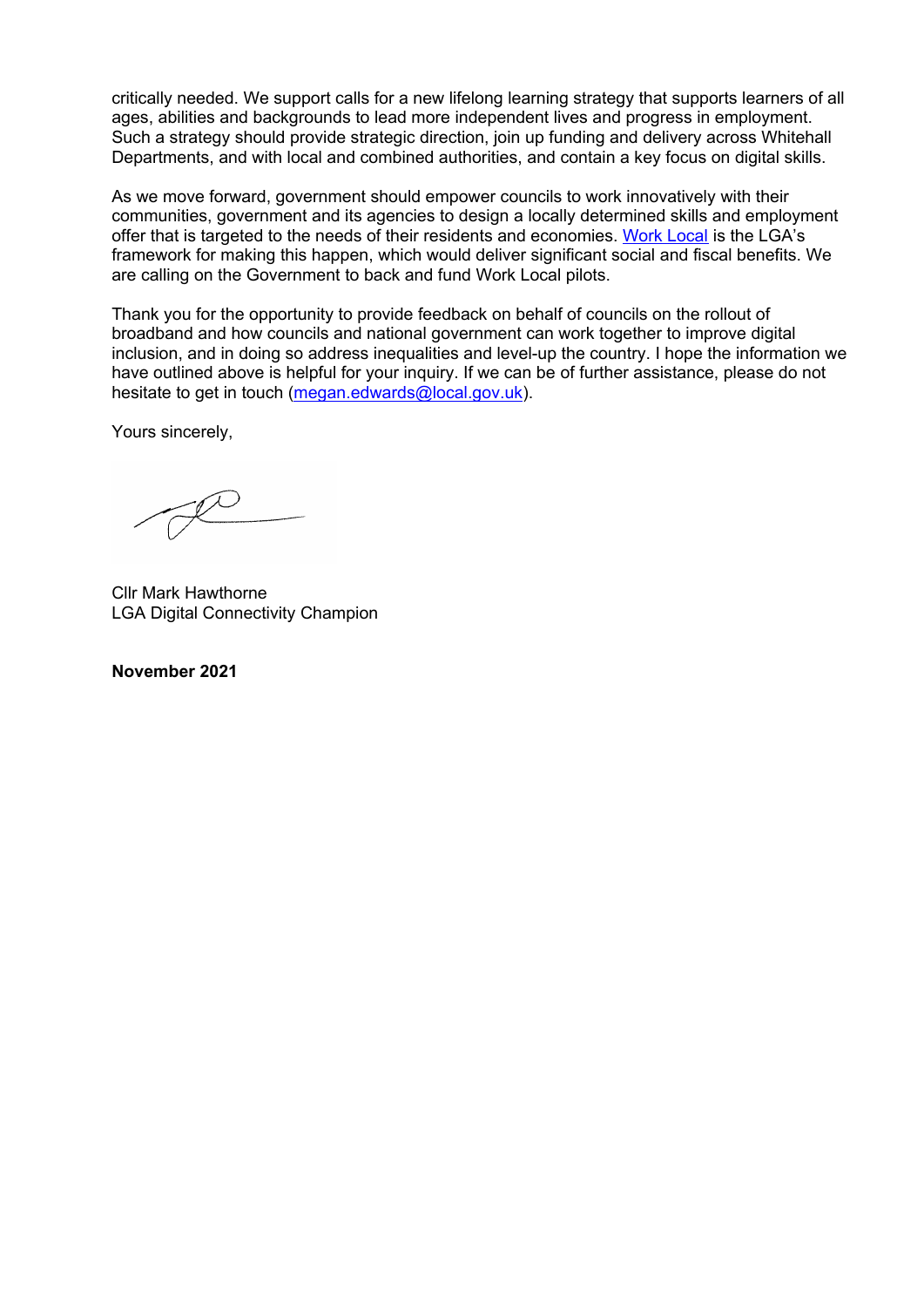# **Appendix:**

#### *Boosting digital skills*

Local government – councils and mayoral combined authorities (MCAs) – can play a crucial role in making the skills and employment system work for their areas. MCAs have devolved responsibilities for over half of England's Adult Education Budget (AEB) and are responsible for the planning of adult education in their areas and a range of other related functions. Local authorities also have a wide-ranging role in the skills system. Councils' play a vital role in convening local partners to coordinate skills and employment strategies for their areas, joining up the complex national skills system and commissioning their adult education provision and their own discretionary skills and employment services.

No area is the same in terms of its economy, demography and social challenges. To deliver on the needs of each place, local and combined authorities need to be at the heart of the design, commissioning, delivery and oversight of skills for their local areas. This will be best achieved through progressive skills devolution, to local and combined authorities. Outside of devolution areas, councils should be empowered with a new 'Community Skills Lead' role with strategic responsibility for adult education planning, which will allow them to work with their further education provider base to create coherent digital skills offer, with pathways of progression from lower-level community provision to higher-level technical skills.

Alongside this, councils should also be given a greater role to coordinate skills and employability support in their areas, and work in partnership with Government reshape existing support, such as Kickstart and Restart, so that they deliver better outcomes. This would complement councils' lead role in determining local infrastructure spend to create new jobs through the Levelling Up, Community Renewal and Towns Funds and in the UK Shared Prosperity Fund, and allow them to connect infrastructure and employability spend in each place to ensure local people can benefit from these new opportunities. It would also allow councils to deliver a clear and coherent training and employment support offer for young people and adults, join-up provision with other services to improve learners and job-seekers outcomes, and identify and target residents most in need of support.

#### *Work Local*

As we move into the next stages of recovery, the LGA remains committed to moving towards [a](https://www.local.gov.uk/topics/employment-and-skills/work-local) [fully](https://www.local.gov.uk/topics/employment-and-skills/work-local) [integrated](https://www.local.gov.uk/topics/employment-and-skills/work-local) [and](https://www.local.gov.uk/topics/employment-and-skills/work-local) [devolved](https://www.local.gov.uk/topics/employment-and-skills/work-local) [employment](https://www.local.gov.uk/topics/employment-and-skills/work-local) [and](https://www.local.gov.uk/topics/employment-and-skills/work-local) [skills](https://www.local.gov.uk/topics/employment-and-skills/work-local) [system](https://www.local.gov.uk/topics/employment-and-skills/work-local). The LGA's [Work](https://local.gov.uk/publications/work-local-making-our-vision-reality) [Local](https://local.gov.uk/publications/work-local-making-our-vision-reality) [model](https://local.gov.uk/publications/work-local-making-our-vision-reality) [provides](https://local.gov.uk/publications/work-local-making-our-vision-reality) [a](https://local.gov.uk/publications/work-local-making-our-vision-reality) [framework](https://local.gov.uk/publications/work-local-making-our-vision-reality) to give combined authorities and groups of councils, working in partnership with local and national partners, the powers and funding to plan, commission and oversee a joined-up system by bringing together advice and guidance, employment, skills, apprenticeships and business support for individuals and employers, at the local level. [Based](https://local.gov.uk/publications/work-local-making-our-vision-reality) [on](https://local.gov.uk/publications/work-local-making-our-vision-reality) [analysis](https://local.gov.uk/publications/work-local-making-our-vision-reality) [of](https://local.gov.uk/publications/work-local-making-our-vision-reality) [an](https://local.gov.uk/publications/work-local-making-our-vision-reality)